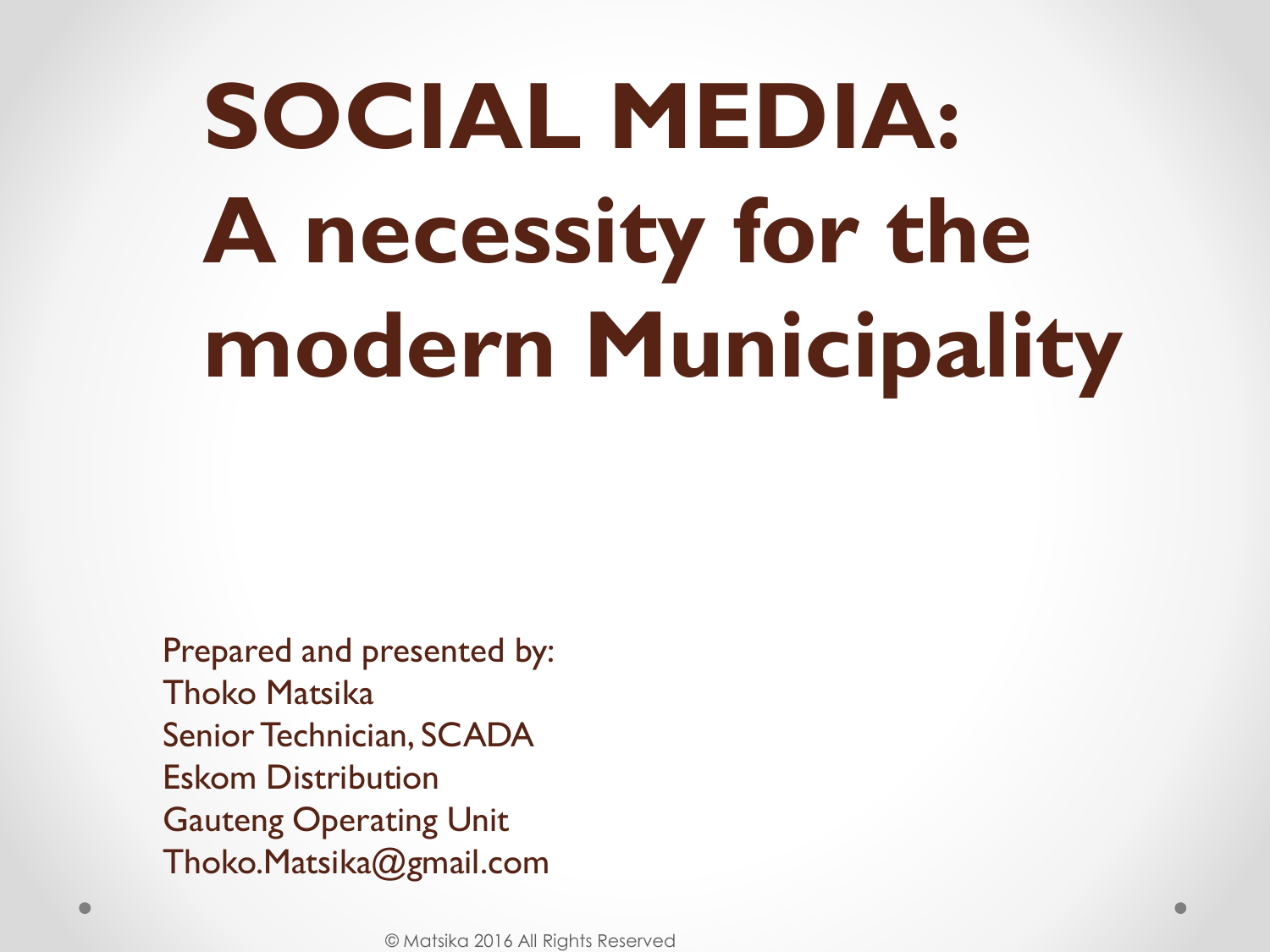## **Presentation Outline**

- **What is social media? The Definition**
- **Implementation: Stakeholder Engagement**
- **Social Media: The disruptor**
- **Implementation: Review workflows/ Value Chains**
- **Implementation: What to consider**
- **Monitoring: How effective is your strategy**
- **Benefits and Challenges**
- **Case Studies**
- **Comparative Analysis**
- **Conclusion**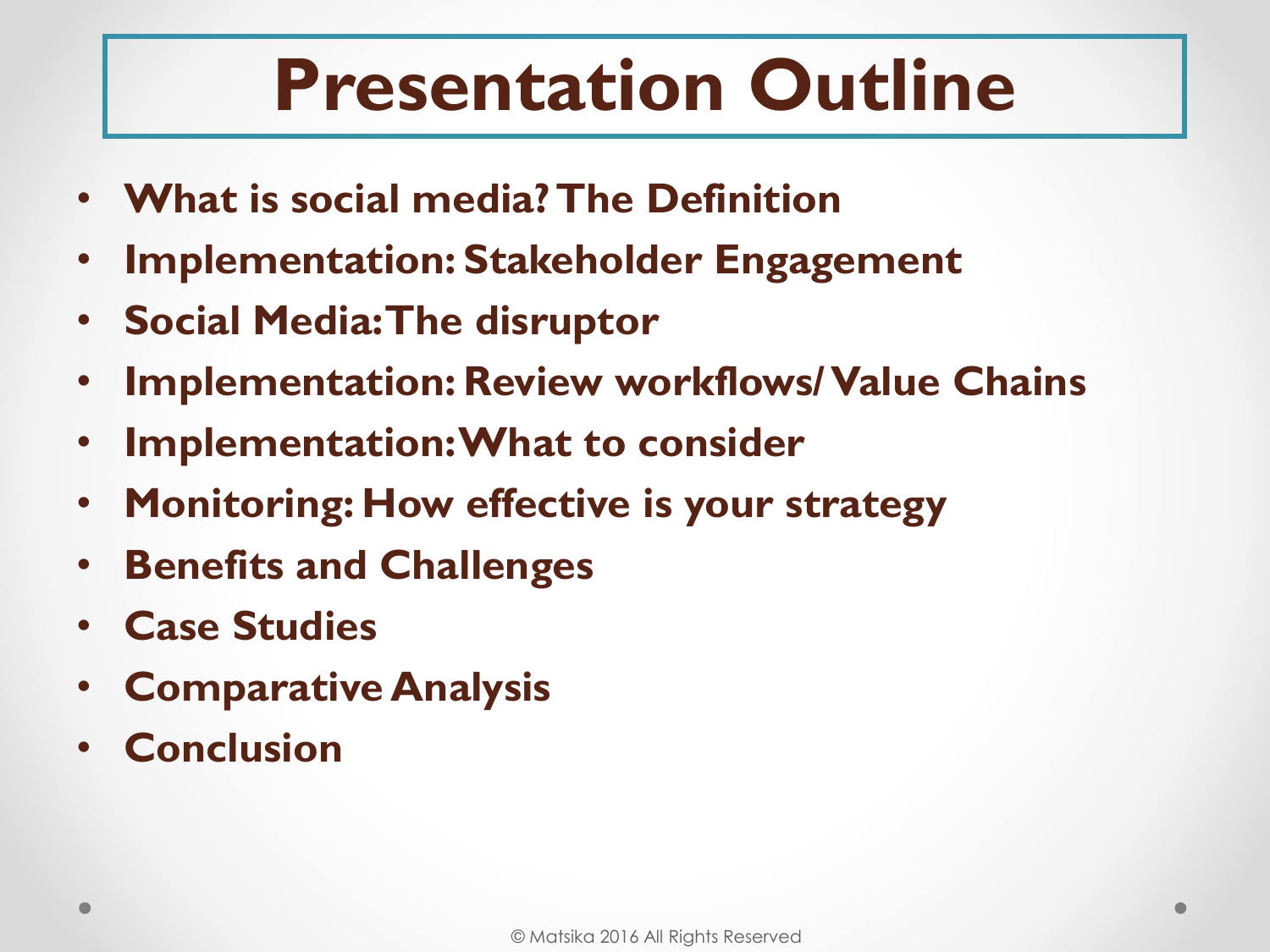## **What is social media?**

- Disruptive technology
- Changing the business landscape
- Created new industries
- Created and destroyed careers
- Affects family life and friendships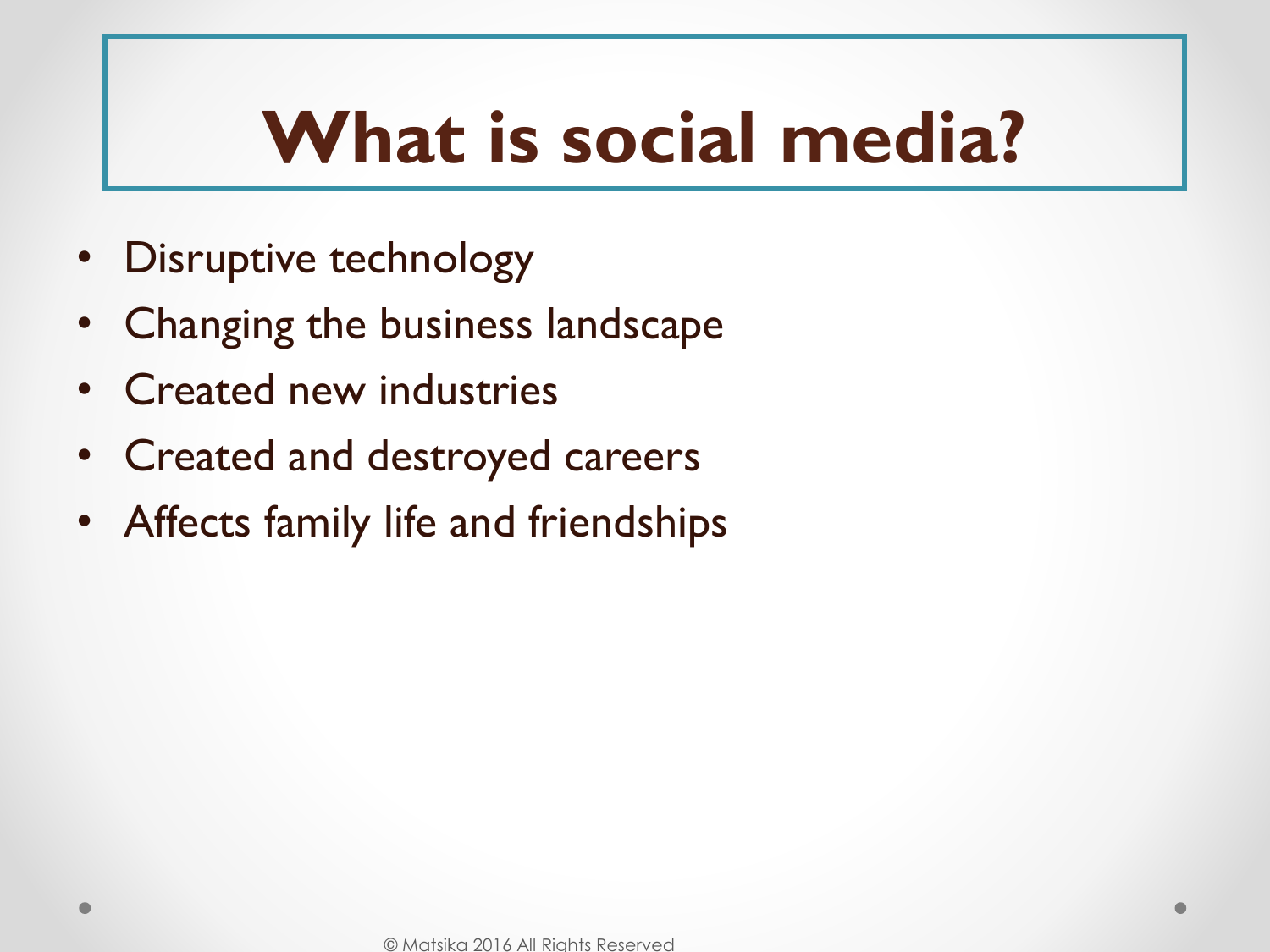## **The Definition**

The collective of online communications channels dedicated to community-based input, interaction, content-sharing and collaboration

**' Social media is driving a business Revolution, it has become an essential part of doing business today' (HBR).**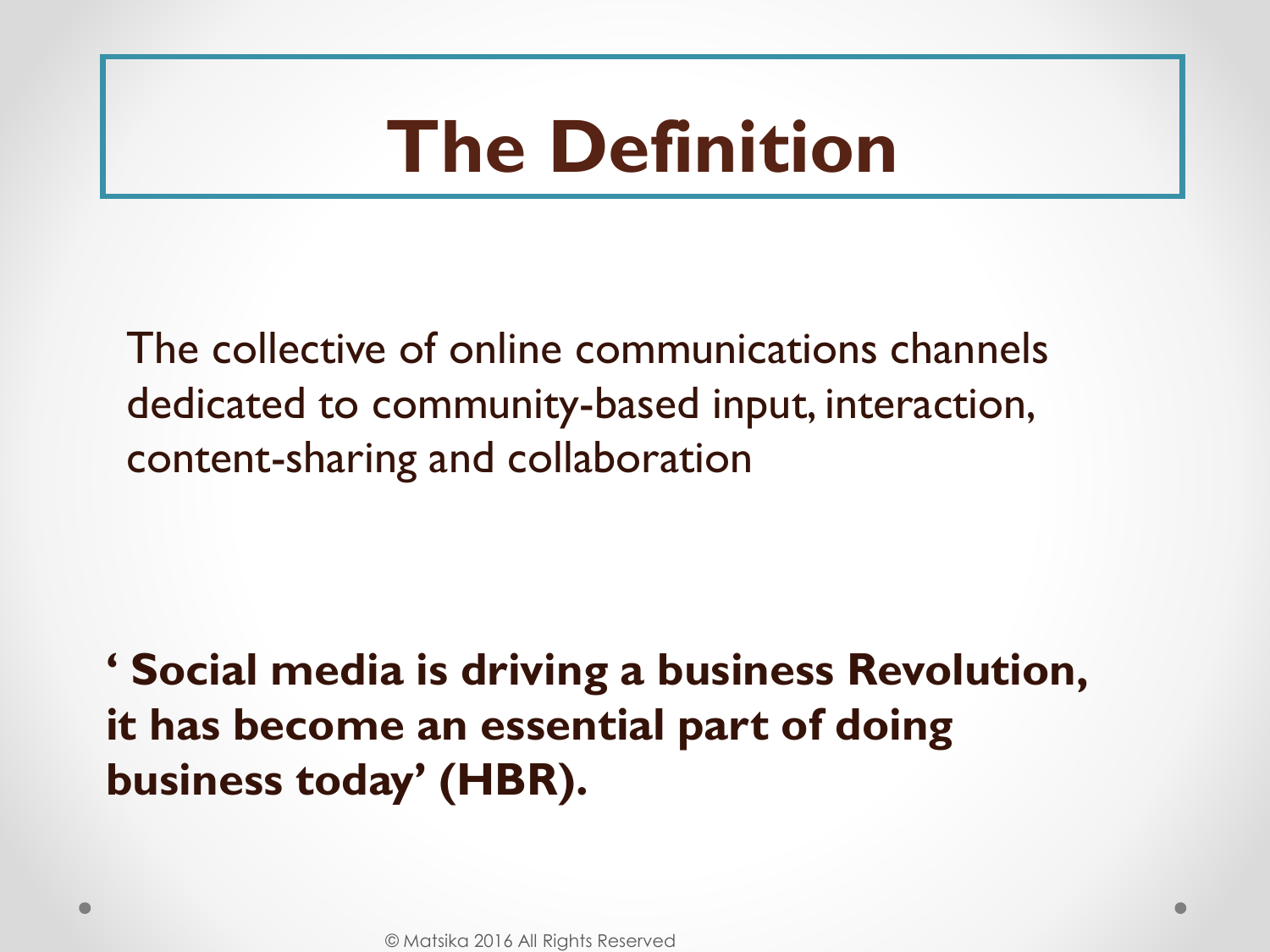

## **Twitter**

140 Characters **Pictures** Videos

## Facebook

### Unlimited Characters Pictures, Videos, Games





Unlimited Characters **Pictures** Videos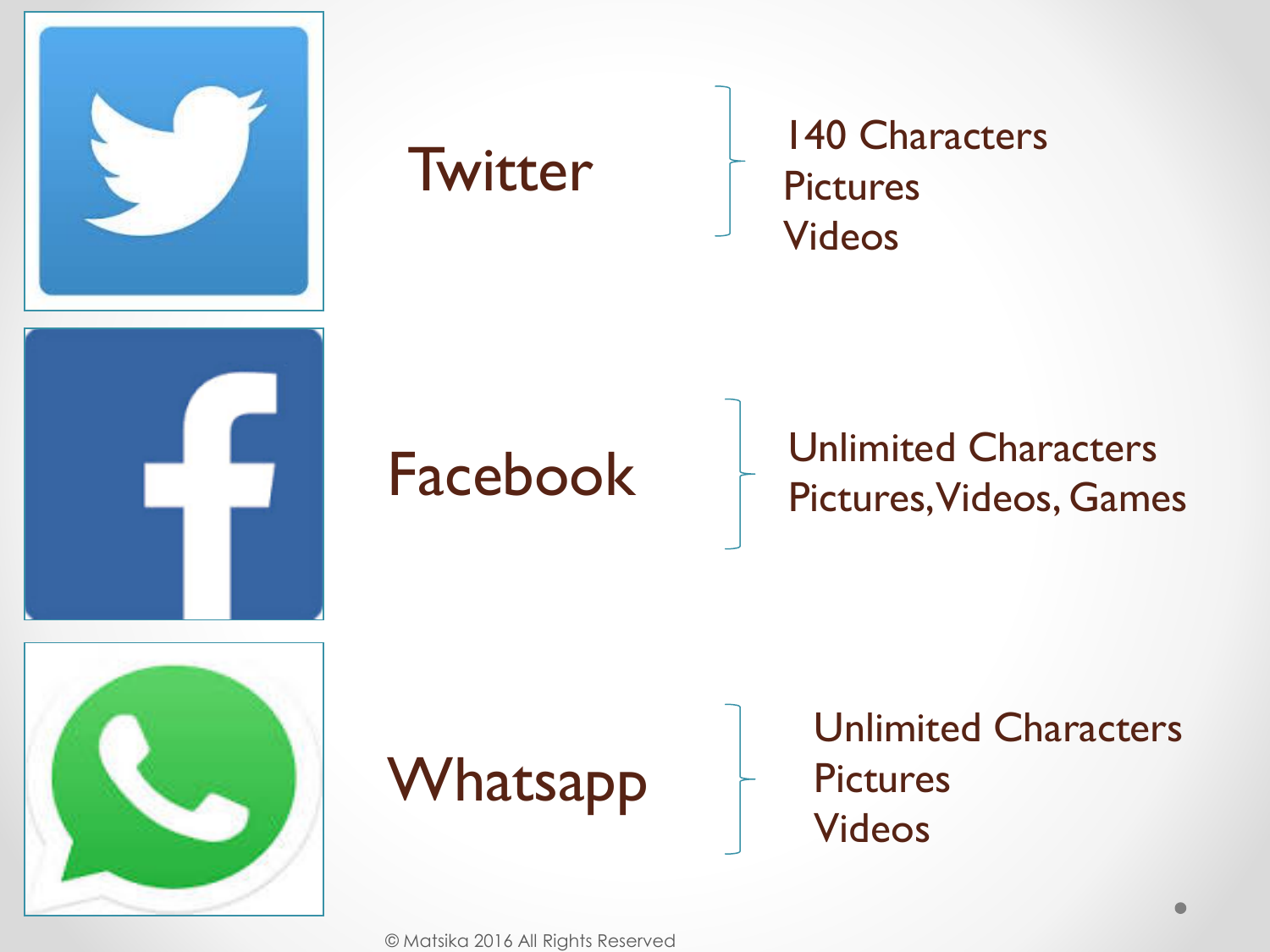## **Implementation**

- Growing need for contact centers to integrate social media into their systems and workflows
- Key: integrate Communications and Operations i.e. managing internal relationships
- Customer's focus: inconvenience must be addressed immediately
- Homogenous information must be available on different platforms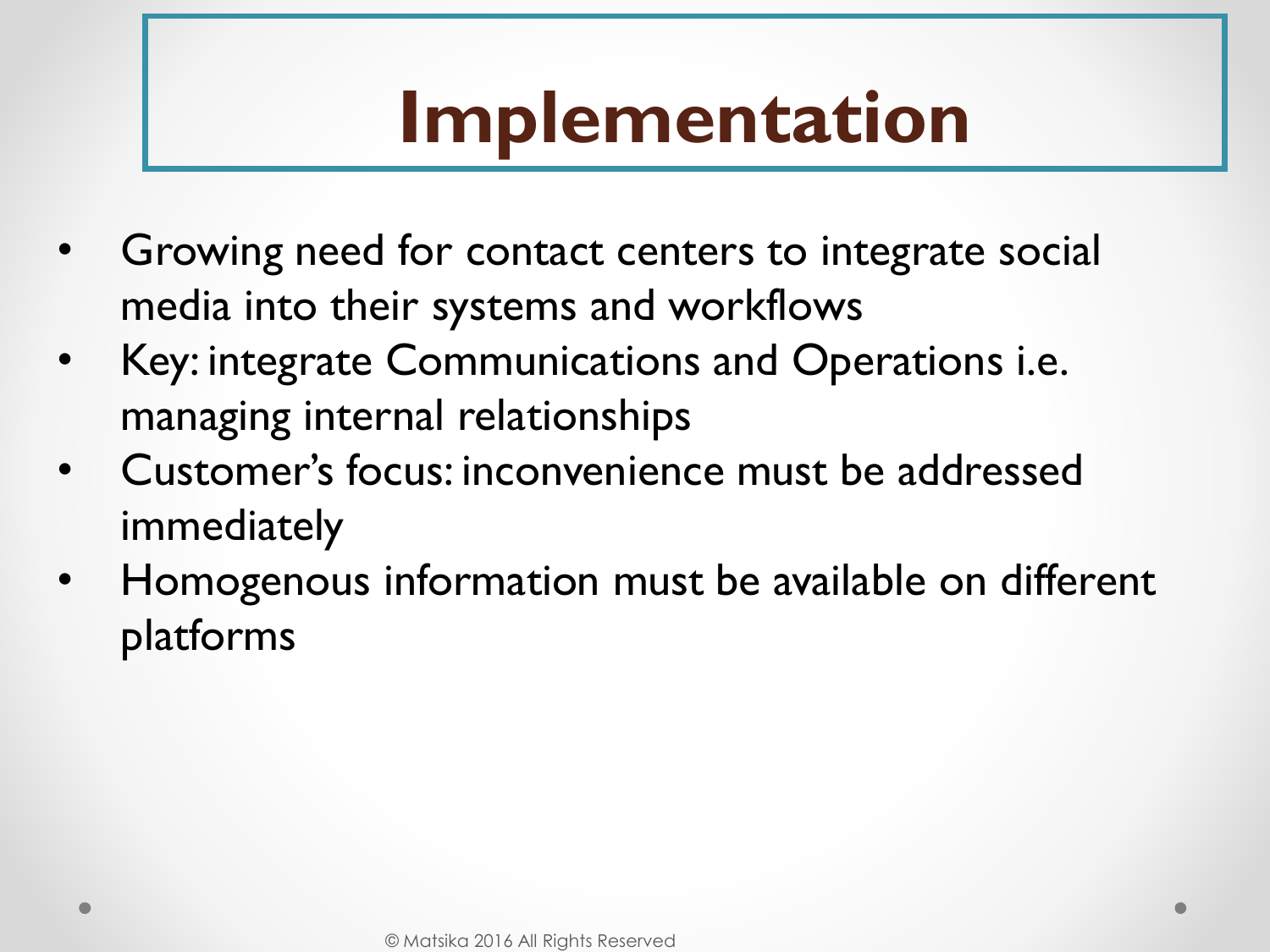## **Implementation: Stakeholder Engagement**



<sup>©</sup> Matsika 2016 All Rights Reserved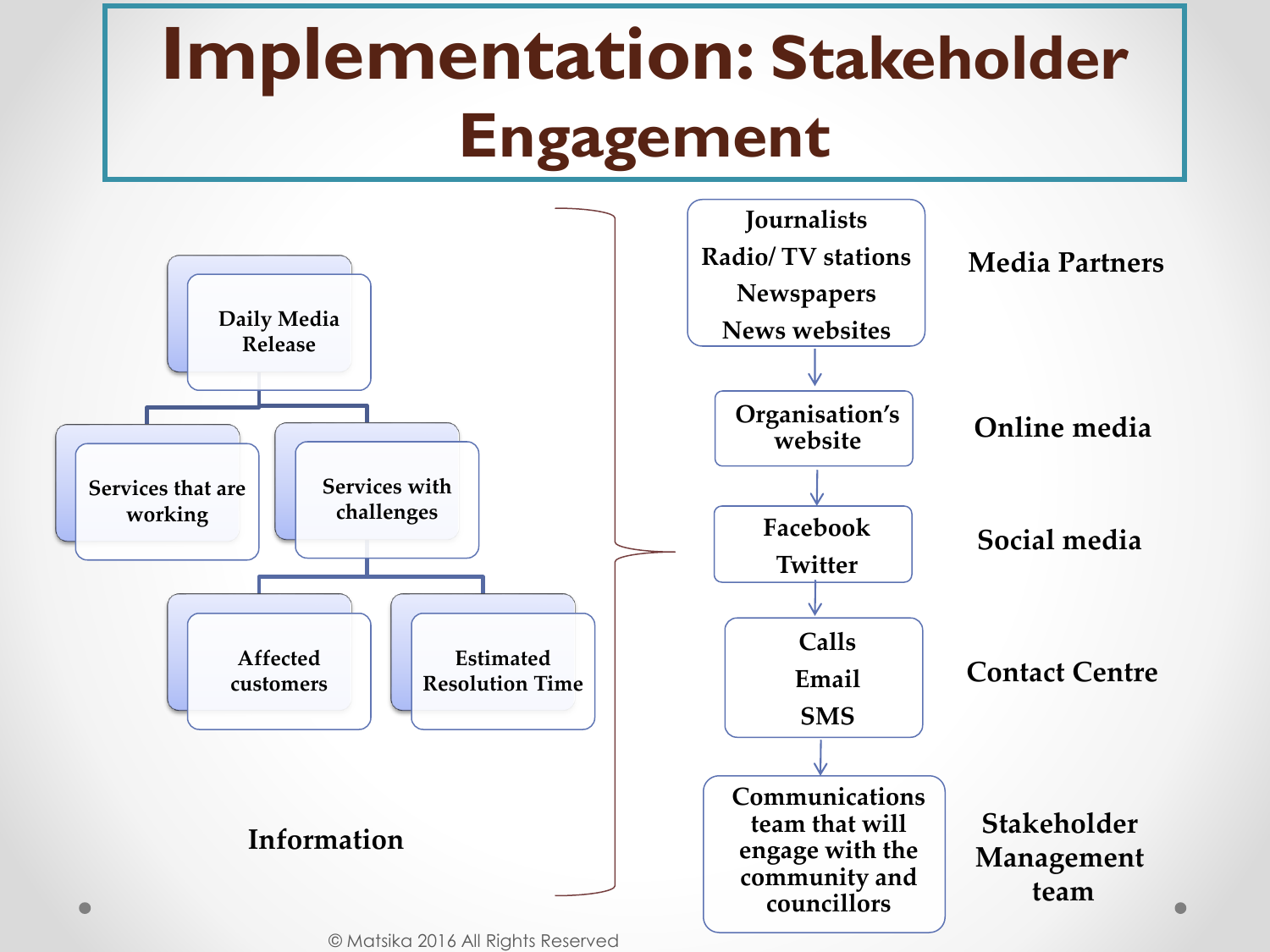## **Social media: The disruptor**

- Disrupted Markets, Companies and Governments operations
- Different departments that don't normally interact start to work closely as service becomes more customer centric
- Call Centre agent Depot Manager for feedback
- Social media agent- give information to call center agent

**Marketing** Sales **Services** 

Skills blur, and may merge into one operation (Our Social Times)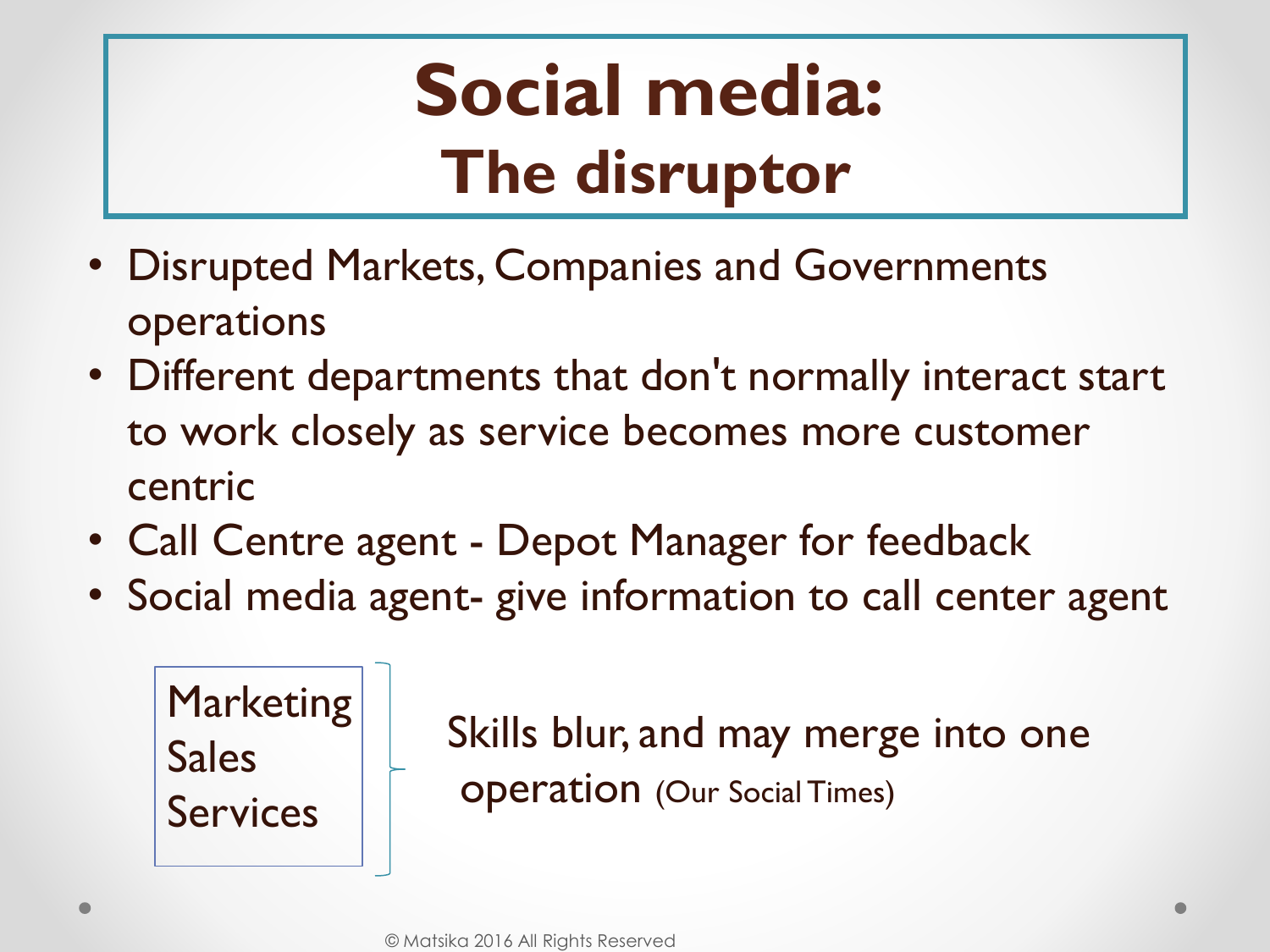## **Implementation: Review Workflows**

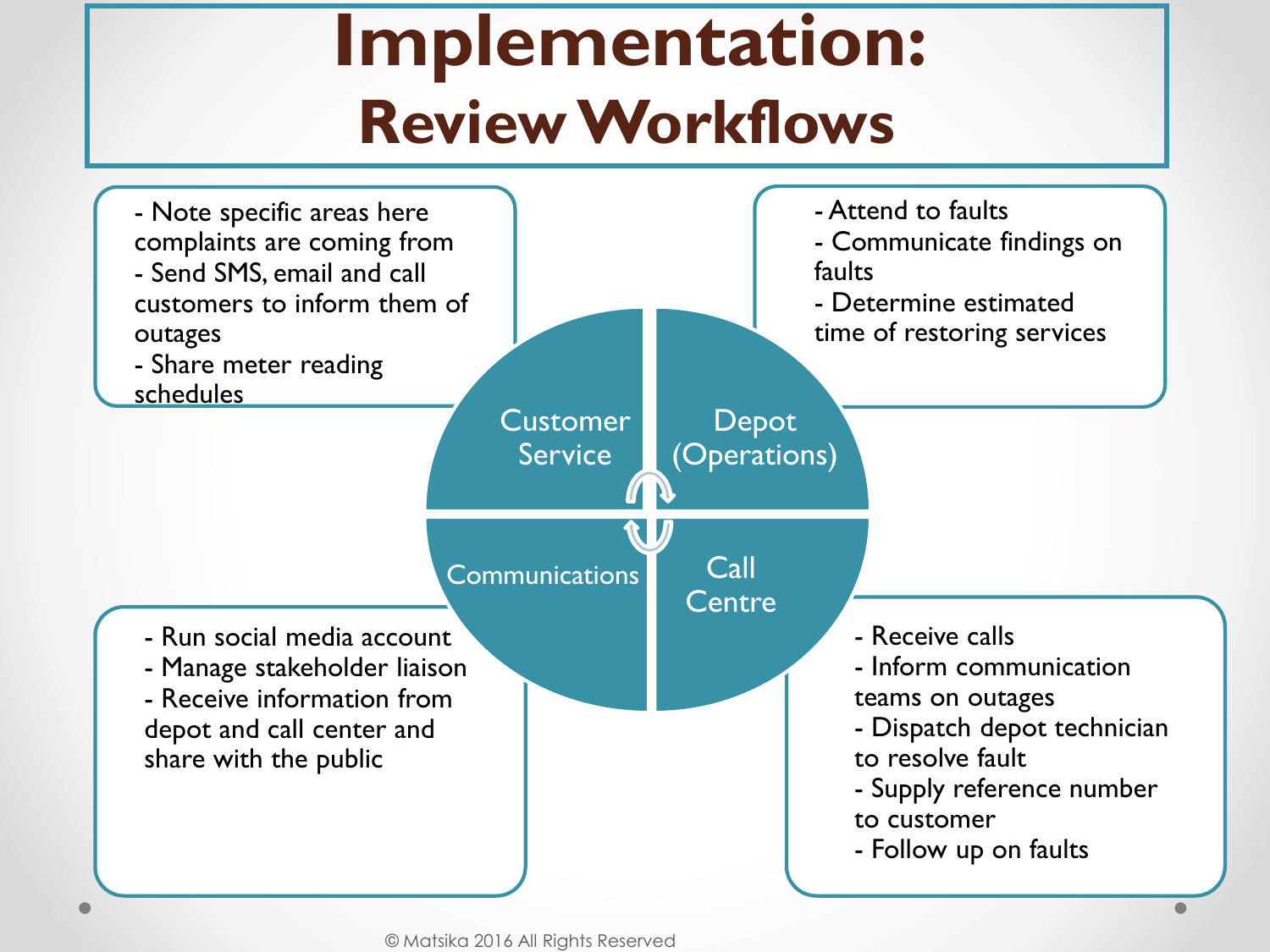## **Implementation: What to consider**

- **Define the administrator's role**
	- Address service delivery and/or PR
	- Make announcements and/or engage with customers
- **Understanding of the business and where to get information from**
	- Depot Structure and Regional Managers
	- Who to contact for which problems and when to escalate
- **Define the protocol to vet for information**
	- Written confirmation of service disruption(email, SMS, Watsapp)?
	- Phone call (Depot Manager or Area Manager)?
	- System alert?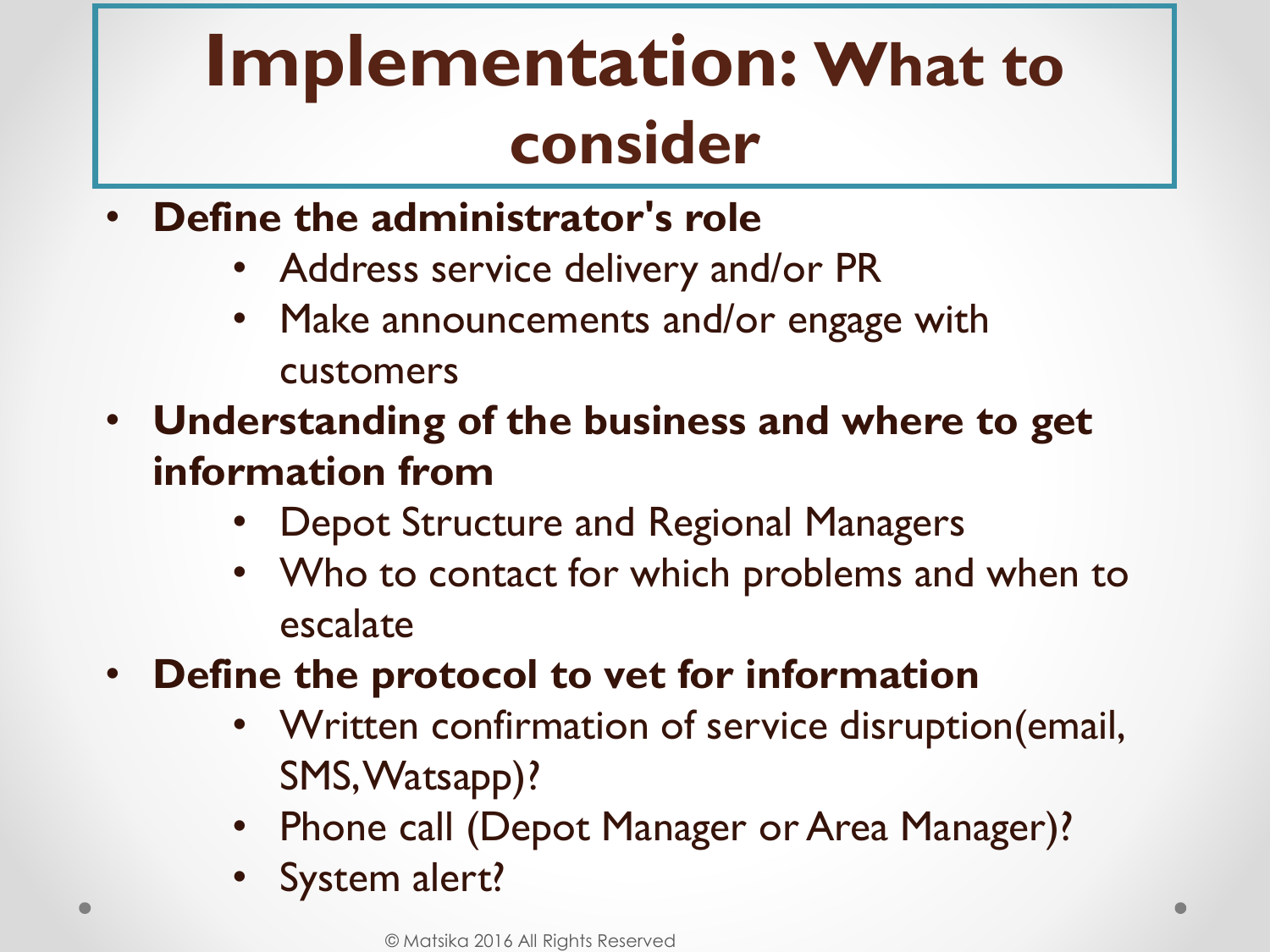## **Monitoring: How effective is your strategy**

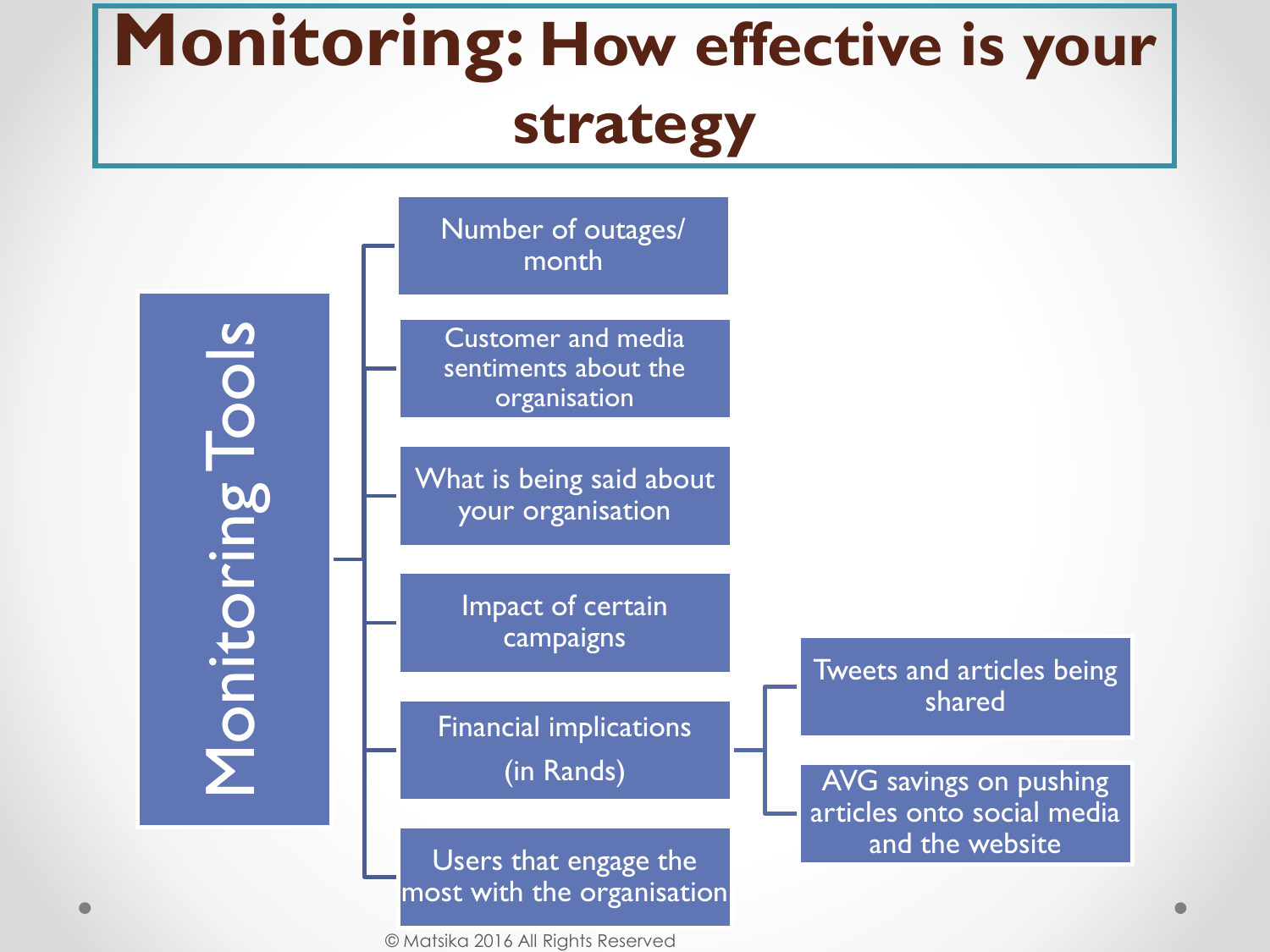## **Benefits and Challenges**

### • **Benefits**

- Remove call center waiting time
- Immediate feedback on resolution from customers
- Increased accountability
- Promotes transparency
- Quick dissemination of information
- Little or no setup costs
- **Challenges**
	- **Integration-** How to integrate into the organisation's ecosystem
	- *Governance* Set rules on how to deal with different scenarios (complaints, inappropriate/ sensitive information)
	- *Culture* How to embrace customers and employees in new ways
	- *Human Resources* Update HR and Legal protocols  $\bullet$ © Matsika 2016 All Rights Reserved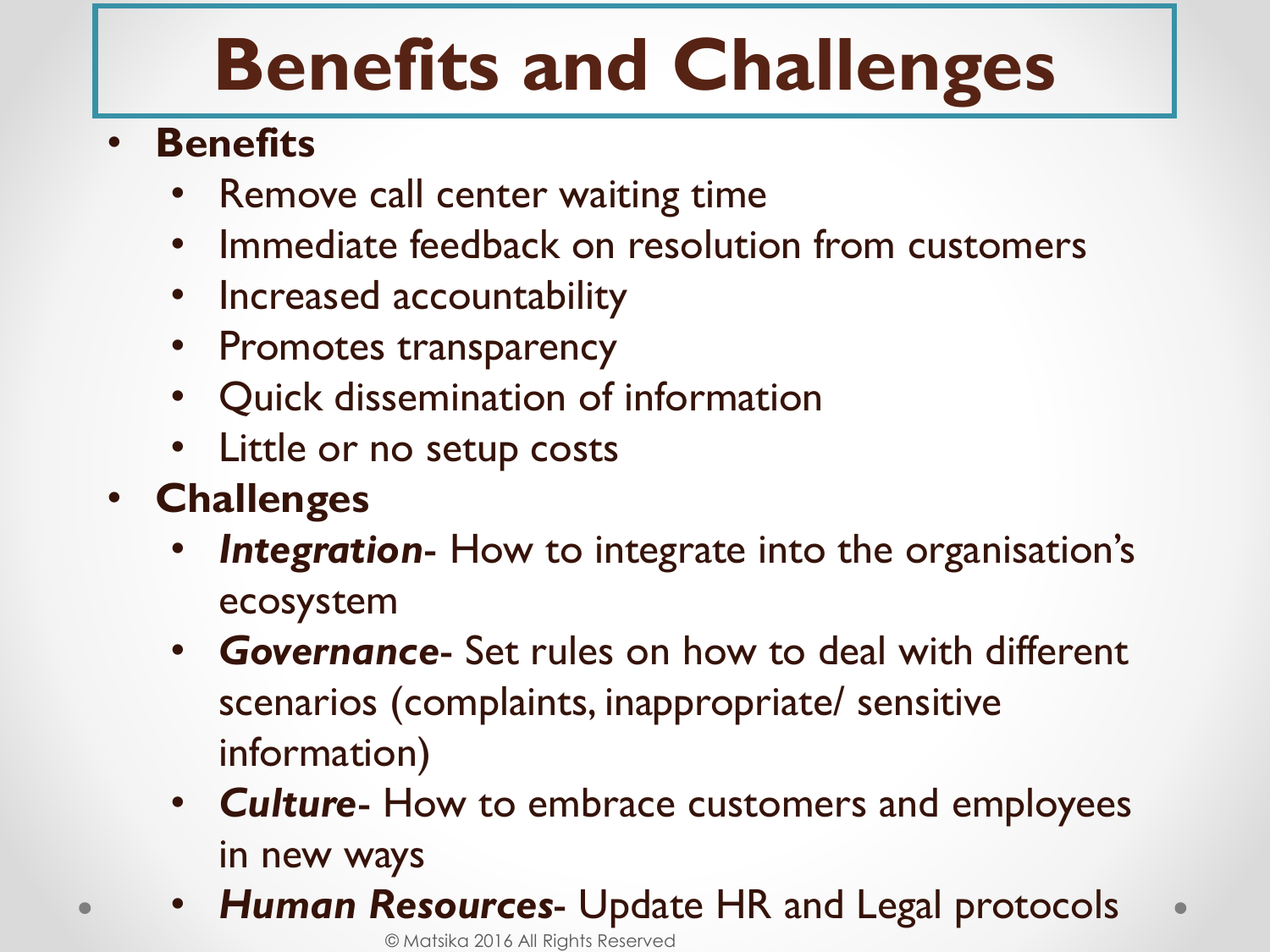

- **Twitter is used as an escalation tool.**
- **New faults are re-directed to the website, call center/ SMS line for the reference number**
- **Then followed up/ escalated by social media team**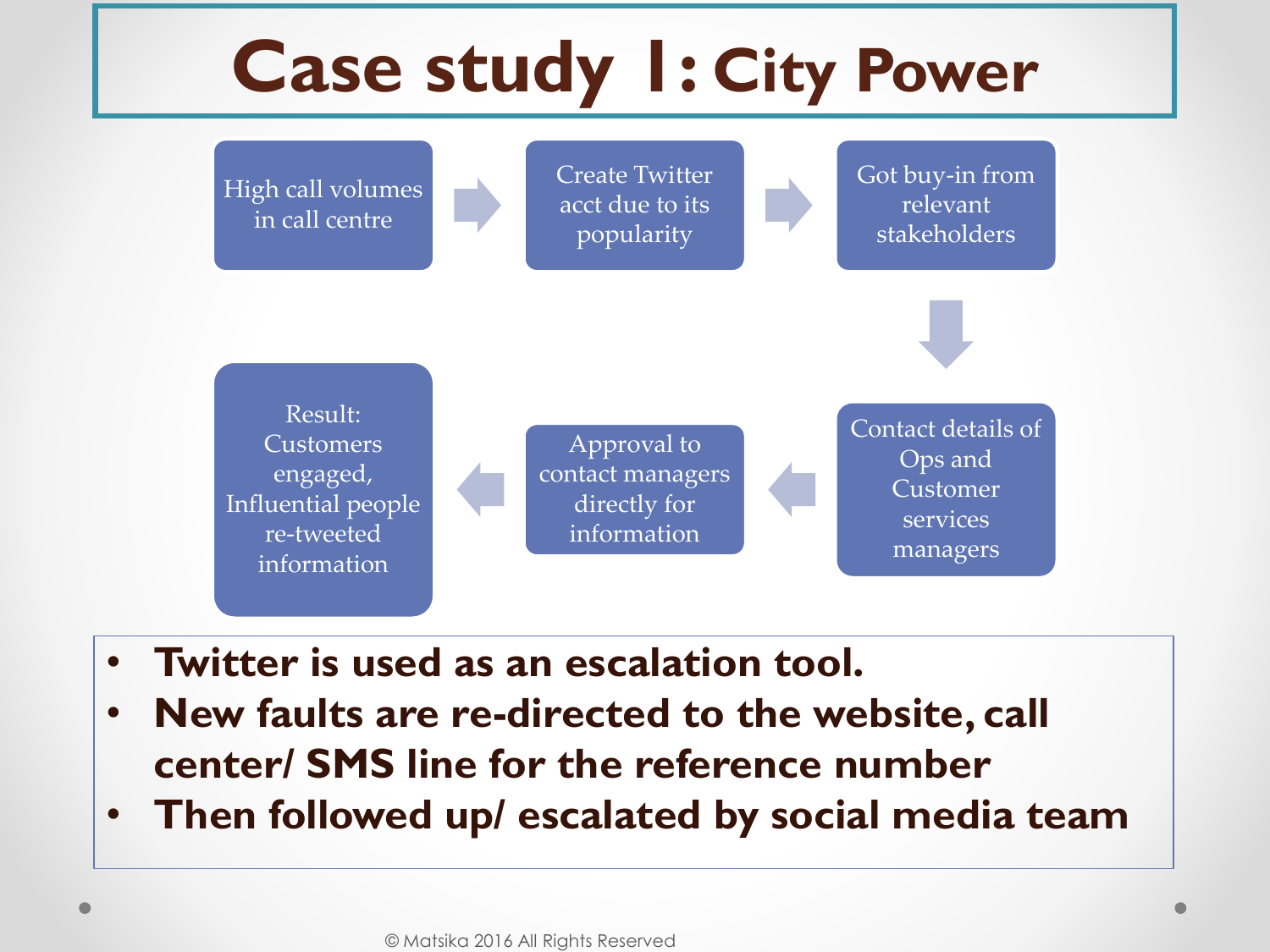## **Case study 2: Johannesburg Water**

Bad Reputation due to service disruptions and lack of stakeholder communication

Communication tools existed but were not used effectively

Developed new website- focused on customer needs



Encouraged administrators to engage with the public

The change brought integration and focused on availing information on different channels

#### • **Customers are given reference numbers via their communications medium of choice**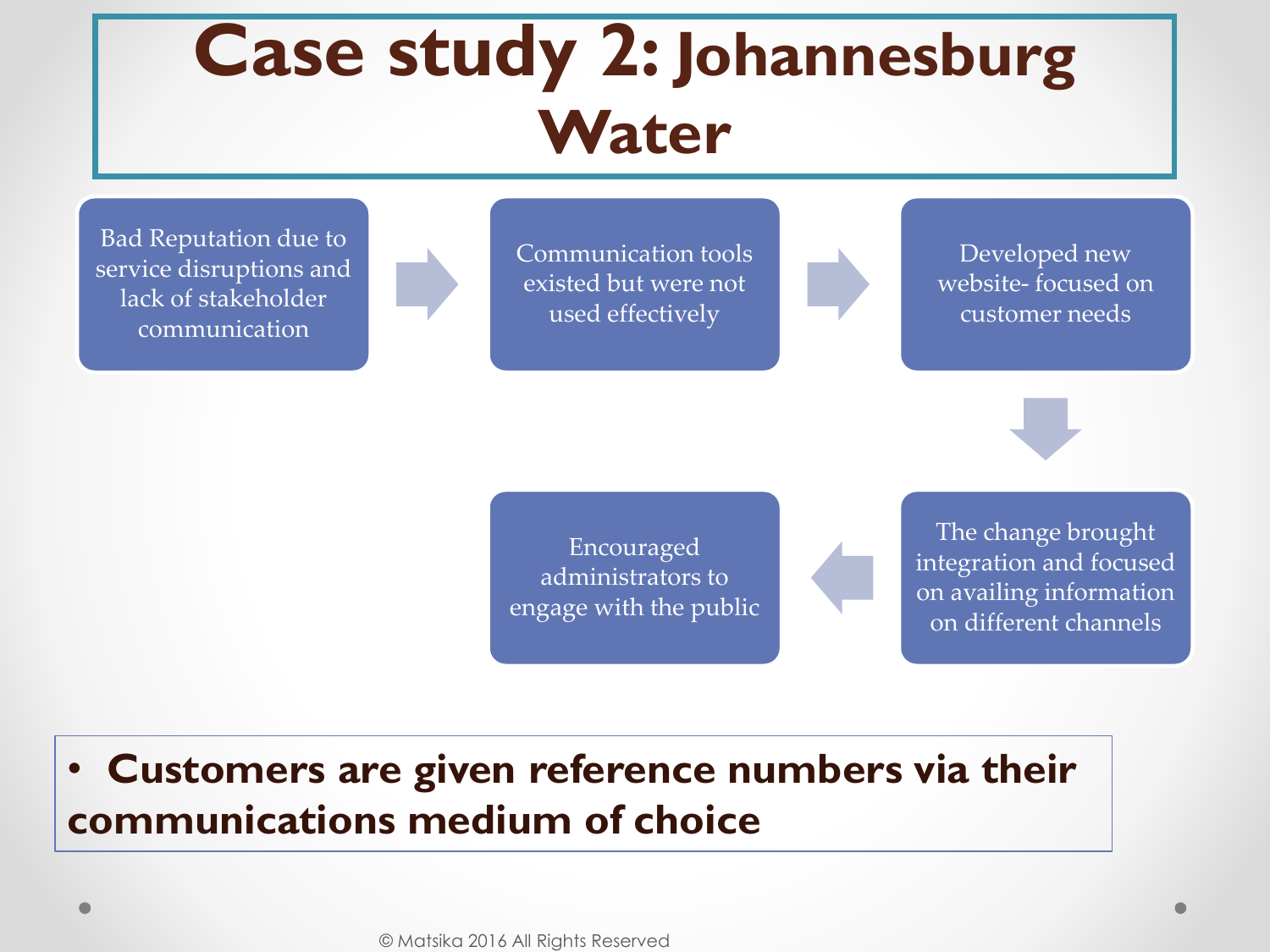## **Comparative Analysis**

#### **20 July 2015 21 July 2016**

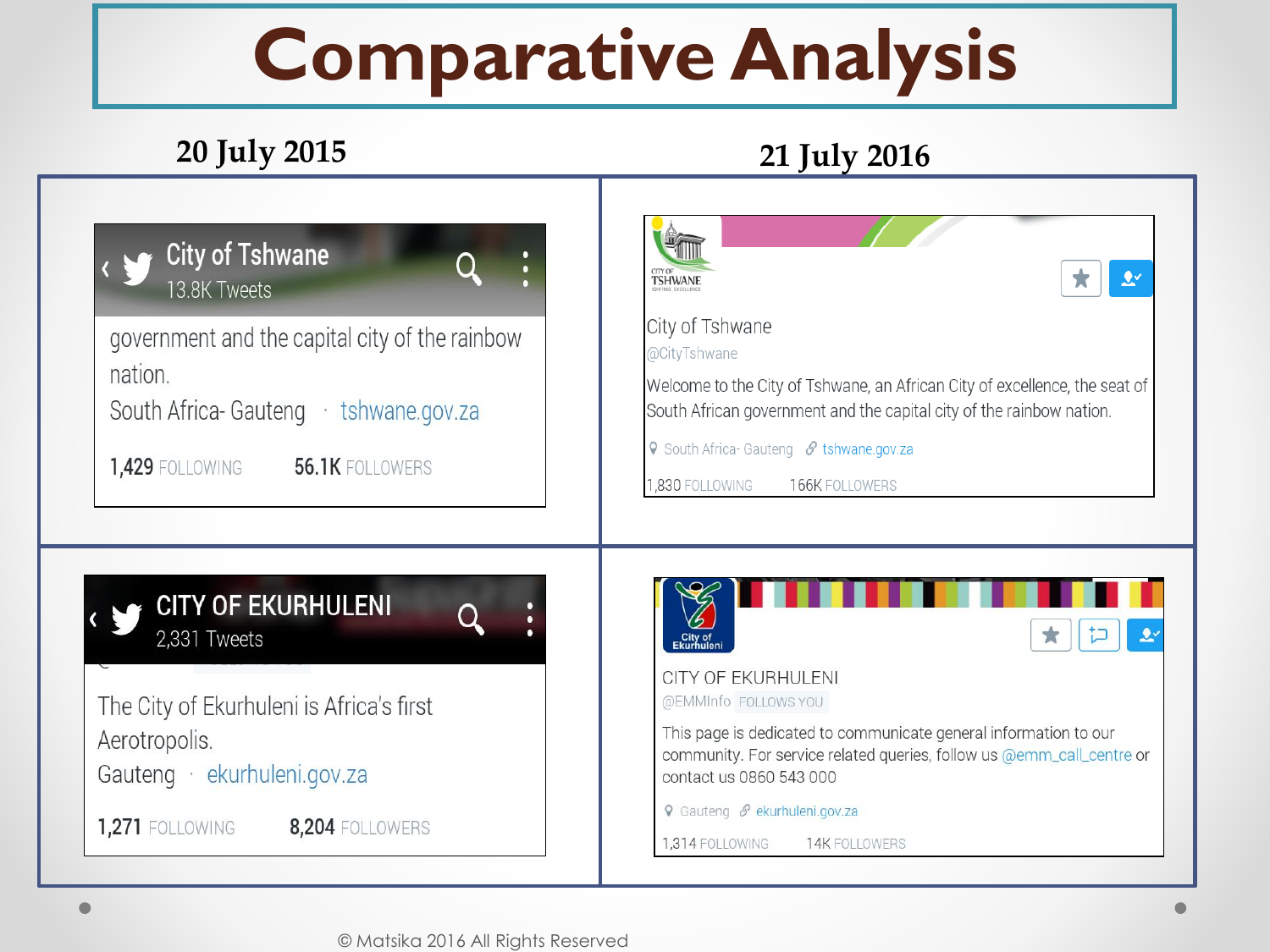## **Comparative Analysis Continued…**

#### **20 July 2015 21 July 2016**

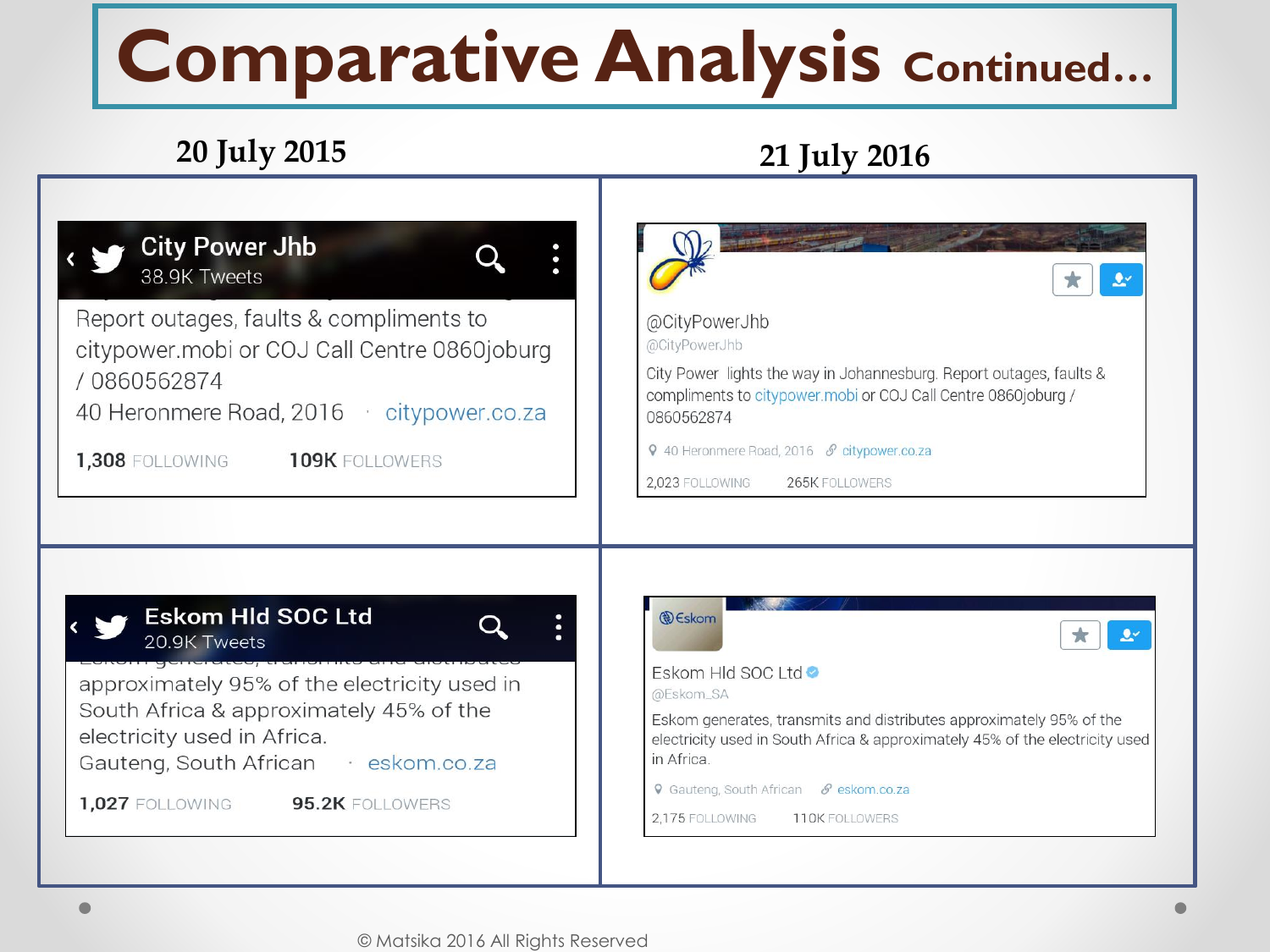## **Comparative Analysis Continued…**

#### **June 2015 21 July 2016**  $2<sup>1</sup>$  $\bigstar$ Johannesburg Water @JHBWater 46 600 Followers Official Twitter account for Johannesburg Water , CityofjoburgZA Water and Sanitation provider. Q 17 Harrison Marshalltown ∂ johannesburgwater.co.za 529 FOLLOWING 143K FOLLOWERS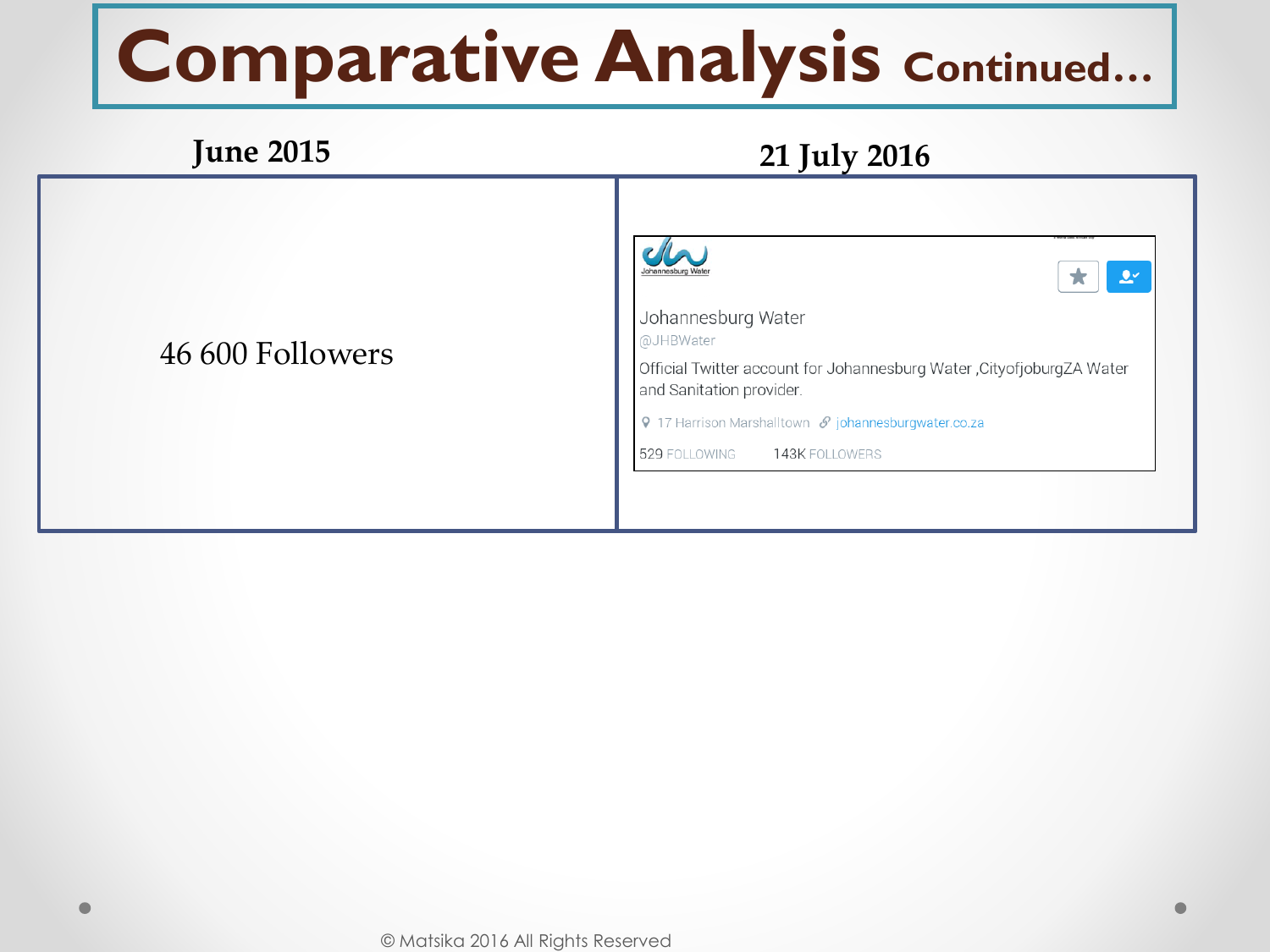## **Conclusion**

- Instant nature of the world created a case in favour of innovative social media use
- Smart organisation: customer is at the heart of its operations
- Good customer experience drives revenue and can be achieved as follows (Cranswik):
	- o Highest organisational level to recognise importance of putting customer first
	- o Have the right strategy to execute on
	- $\circ$  Put the right resources to support the strategy
	- $\circ$  Consistency in business processes that support the strategy

'The new source of power is not money in the hands of a few, but information in the hands of many'